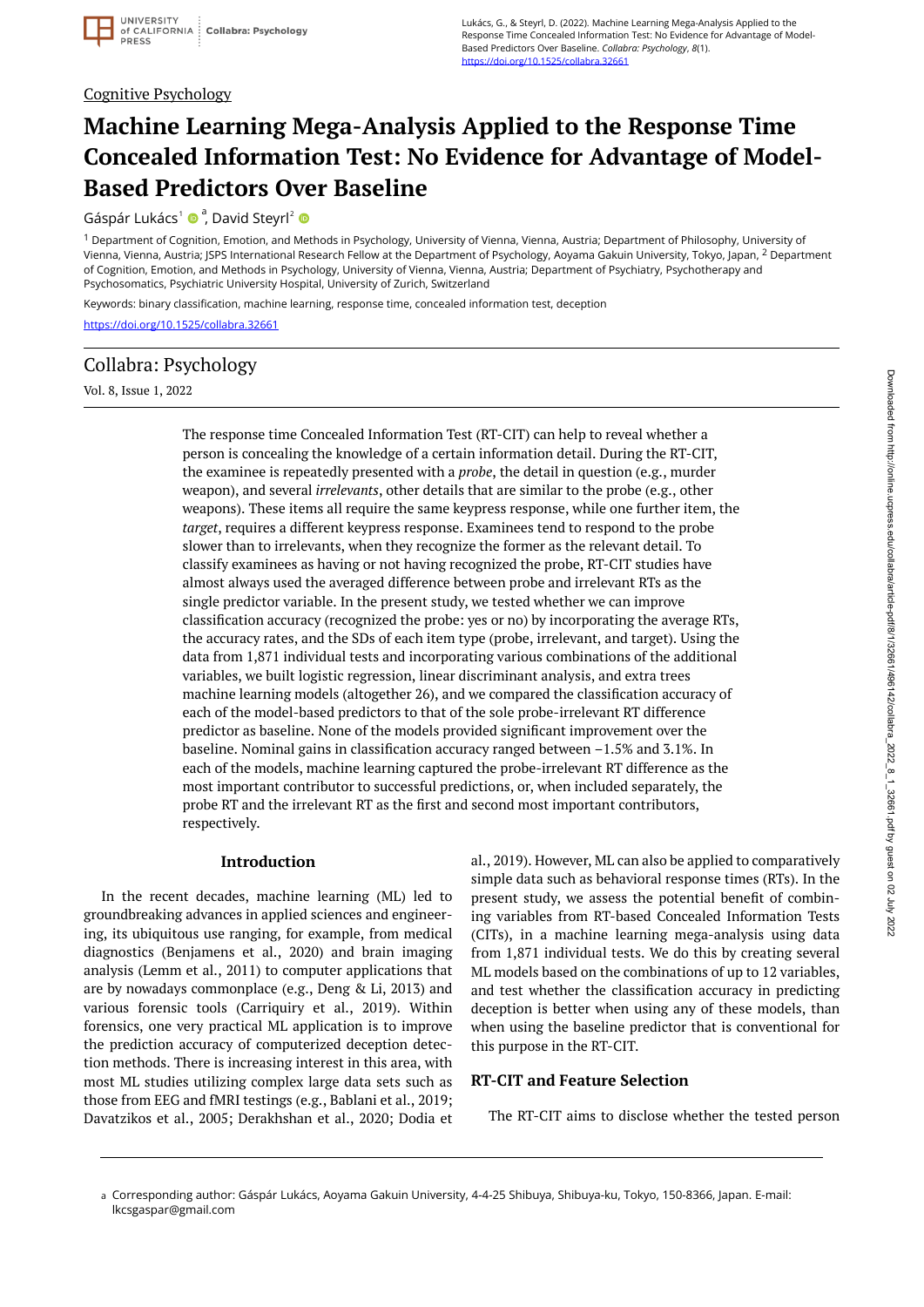recognizes certain relevant items ("probes"), such as a weapon used in a recent homicide, among a set of other objects ("irrelevants"), based on comparatively slower responding to the recognized probes (Meijer et al., 2016; Suchotzki et al., 2017). During the RT-CIT, examinees have to categorize items that are presented on a computer screen by pressing one of two keys (e.g., either "E" or "I" on a regular keyboard). They are asked to press one of those keys (e.g., "E") when they see the probe or one of four irrelevants, and they are asked to press the other key (e.g., "I") when they see a certain target item (an additional irrelevant item designated for this purpose). It is assumed that knowledgeable examinees recognize the probe as the relevant item in respect of the deception detection scenario, and that they generally respond slower to the probe as compared to irrelevants. Thereby, based on probe-irrelevant RT differences, "guilty" (knowledgeable) examinees can be distinguished from "innocent" (naive) ones. Since RT-CIT studies almost unanimously use the probe-irrelevant difference as the sole (or at least primary) predictor variable, this may here be declared as the *baseline* to which any modified or model-based predictors may be compared in view of diagnostic accuracy (regarding the importance of baseline, see e.g., DeMasi et al., 2017).

Properly built and cross-validated ML models represent a robust way of multivariate data analysis, which can incorporate and control for a large number of input variables (known as *features, or independent variables*) while avoiding overfitting (Cawley & Talbot, 2010; Hastie et al., 2009). Nonetheless, including too many redundant or inconsequential features reduces the accuracy of ML-based diagnostics: Given excessive possibilities of feature combinations, the model may capture random fluctuations in the training set (on which it is built) and, when cross-validating it on the test data (previously "unseen"), it will prove less accurate (Guyon & Elisseeff, 2003; Theodoridis & Koutroumbas, 2009). Therefore, features should be carefully selected based on previous knowledge and hypotheses in the given domain.

Regardings the RT-CIT, there have been suggestions for certain combinations of features. Firstly, since targets are similar to probes in certain important respects (rare, taskrelevant items in the test), and both are, in these respects, opposed to irrelevants (frequent, less relevant items). Therefore, it has been hypothesized that those who do not respond to targets (much) slower than to irrelevants may also not respond to probes (much) slower than to irrelevants, despite recognizing the probe as the relevant item (Noordraven & Verschuere, 2013). Thereby, the prediction based on probe-irrelevant difference may be adjusted: In case of smaller target-irrelevant difference, one may predict guilt (i.e., probe having been recognized) in case of relatively smaller probe-irrelevant difference. Any such advantage can be captured by ML models, if the target (or targetirrelevant difference) is included as a feature.

Secondly, probe-irrelevant accuracy rates (ARs; ratio of correct responses per all responses) have repeatedly been found to also have some degree of predictive power (although generally much lower than probe-irrelevant RT differences): Guilty participants tend to have lower accuracy to probes than to irrelevants (e.g., Hu et al., 2013; Noordraven

& Verschuere, 2013). Therefore, if the RT and AR differences do not strongly correlate, the AR may contribute to better predictions (Lukács, Gula, et al., 2017): For example, when the RT measure yields ambiguous values (in a "grey area" between typical guilty and typical innocent values), the AR measure may be given more weight in the decision. Again, such possibilities could be captured via ML models.

Thirdly and lastly, probe-irrelevant RT differences have often been divided by the irrelevant *SD* to obtain a standardized measure (Noordraven & Verschuere, 2013; Verschuere et al., 2015), although this in itself does not seem to improve diagnostic accuracy (Lukács & Specker, 2020). Nonetheless, the *SD*s of RTs could still contribute to better predictions in some other specific interaction with the rest of the included features, which would then be captured with ML models (see also Elaad & Ben-Shakhar, 1997; Hu et al., 2013).

Therefore, altogether, it seemed reasonable to include each main item type (probe, irrelevant, target), and each measured via RT, ER, and *SD*. The ML models were built using these features in specific combinations (see Methods), and the models were systematically compared to the baseline. With this, based on the considerations described above, we hoped and expected to improve the diagnostic accuracy of the RT-CIT. Of course, at the same time, we were aware of the possibility of no improvement. Notwithstanding its vast impact, ML is not beneficial in every case it is applied to: Instances of success are often widely publicized and well-known, but, unsurprisingly, instances where ML does not prove useful do not usually garner attention (perhaps with the exception of the notorious failures of economic prediction algorithms; López de Prado, 2018; but see also, e.g., Matsuda et al., 2019). In the academic world specifically, this discrepancy is aggravated by publication bias favoring positive outcomes and related conceptual and statistical issues (which we committedly aim to avoid; Riley, 2019).

#### **Study 1**

In this first study, we focused on RTs and ARs, in combinations of probe, target, and irrelevant items, as suggested by some previous papers, including probe-irrelevant as well as target-irrelevants differences (Lukács, Gula, et al., 2017; Noordraven & Verschuere, 2013), but also each item type's RT mean and AR separately (see below for details).

## **Method**

All analyses were preregistered (Study 1: [https://osf.io/](https://osf.io/gsk89) [gsk89;](https://osf.io/gsk89) Study 2: [https://osf.io/cph5s\)](https://osf.io/cph5s) except where we state otherwise. We conducted no pilot or any other prior studies or analyses not reported in the manuscript; we report all examined measures and conditions. We had no prior knowledge (e.g., Van den Akker et al., 2019) regarding the characterics of the data relevant to our ML analysis, except for the sporadic findings reported in previous individual studies as described above in the Introduction.

## *Data*

For all our analysis we used, as a convenience sample,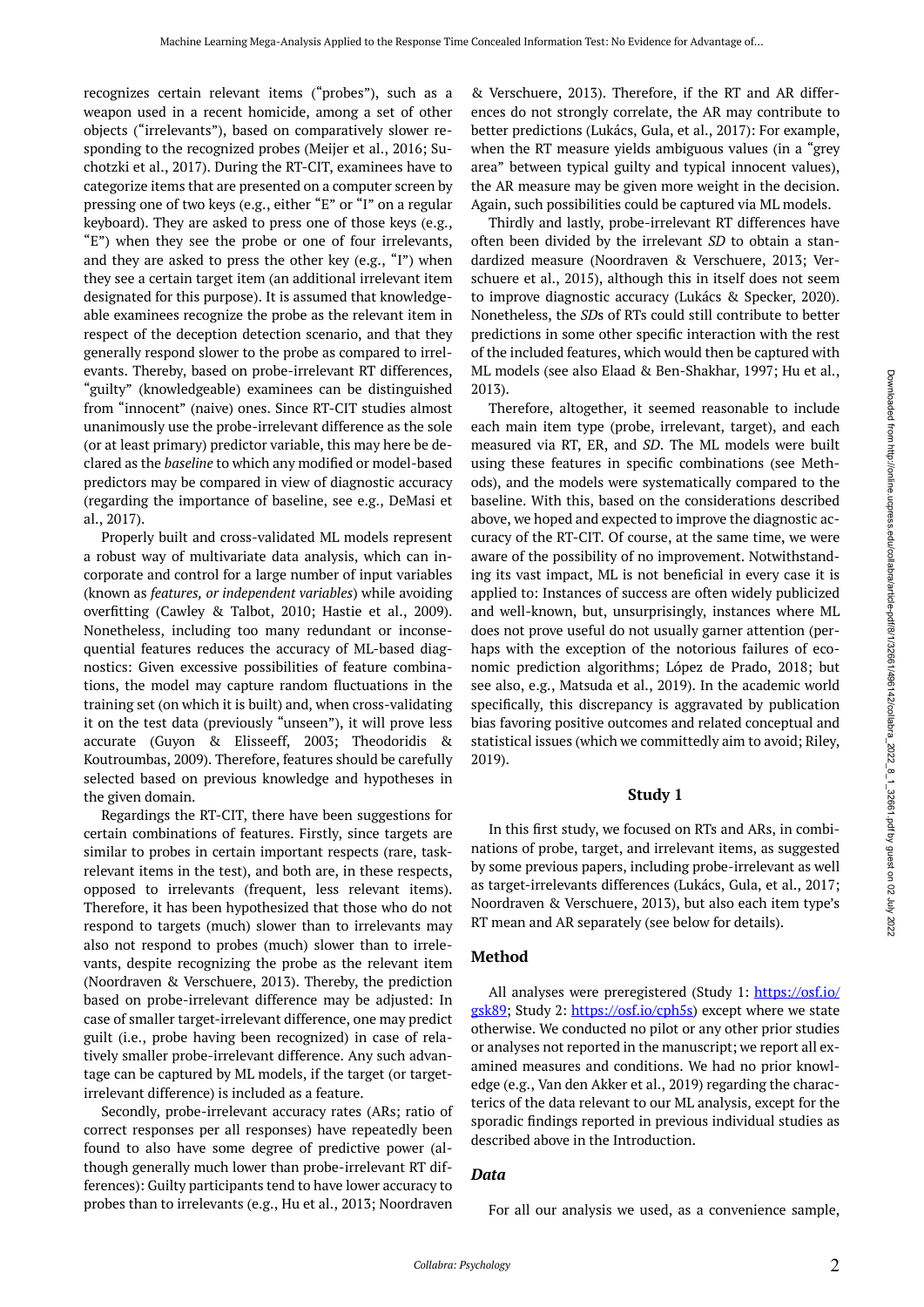a recently published extensive database with trial-level results from CIT studies, available via <https://osf.io/sfbkt/> (Lukács & Specker, 2020). This data includes 12 different datasets with different experimental designs (each including data from guilty as well as innocent participants), from seven different papers (Geven et al., 2018; Kleinberg & Verschuere, 2015, 2016; Lukács, Kleinberg, et al., 2017; Noordraven & Verschuere, 2013; Verschuere et al., 2015; for detailed database description, see Lukács & Specker, 2020, pp.  $5-6$ ).

We excluded (following the criteria by Lukács & Specker, 2020) all participants with accuracy rate not higher than 75% for the main items (probes and irrelevants merged), or accuracy rate not higher than 50% for (a) target items or (b) target-side fillers or (c) nontarget-side fillers. ("Fillers" are additional items presented throughout the task, used in one of the included experimental designs – Lukács, Kleinberg, et al., 2017 – but are otherwise not relevant to the present paper.) This left 1,871 participants in the data set: 752 innocent (age = 31.7±11.1 [21 unknown]; 357 male, 375 female [20 unknown]), and 1,119 guilty (age =  $29.4 \pm 10.9$  [18 unknown]; 493 male, 609 female [17 unknown]). For all further calculations, responses below 150 ms were excluded. For RT measures, only correctly answered trials were used (i.e., we excluded incorrect and too slow trials). ARs were calculated as the ratio of correct responses to correct, incorrect, and too slow responses.

#### *Procedure*

The ML-based multivariable classification analyses were performed in Python (v3.8.3, scikit-learn library v0.23.1; Pedregosa et al., 2011) to predict "guilt" or "innocence" from the features of the RT-CIT and to identify the features relevant for a successful classification. Logistic regression (LR; Hastie et al., 2009), linear discriminant analysis (LDA; Hastie et al., 2009), and Extra Trees (ET; Geurts et al., 2006) were used as methods for machine learning models. LR is a generalized linear model that wraps a logistic function around a linear regression. LDA is a linear, computationally highly efficient classification algorithm that uses linear hyperplanes to distinguish between classes. ET is a computationally efficient and highly accurate nonlinear classifier. ETs implement an ensemble of "extremely randomized trees". Ensemble methods improve the performance of base predictors, such as decision trees, by accumulating the predictions of those base predictors via, for example, majority voting. However, to obtain diverse predictions from the same base predictors, processes that introduce randomness when building the base predictors are applied. Hence the name "randomized trees." In general, decision trees can capture linear and non-linear relationships between features and the prediction targets (Hastie et al., 2009), in this case guilt or innocence.

The model's classification performances (weighted classification accuracy) were estimated using a nested crossvalidation procedure (Cawley & Talbot, 2010). Cross-validation allows to assess the performance of the model that can be expected on new, unseen data, hence, the generalizability of the model. Cross-validation implements repeated train-test splits of the data, where a separate model

is trained and tested in each cross-validation repetition. In our main cross-validation loop, a shuffle-split data partitioning with 10% of the participants in the testing-set was repeated 100 times, resulting in 100 models each. In each repetition, the training-set was used for data scaling (z-scoring and model complexity optimization. Complexity optimization is necessary if models allow different regularization strengths or different model sizes (in our case LR and ET models) to avoid overfitting the data. Complexity optimization was implemented in an inner (nested) crossvalidation procedure. Hence, a separate cross-validation was carried out for each repetition of the outer cross-validation loop. The inner cross-validation loop again used a shuffle-split partitioning scheme (with 10% of the participants of the outer training-set in the inner testing set), but in these cases with 50 repetitions only, to save computation time. To control model complexity, we tuned the regularization parameter C and the L1 ratio parameter in the LR classifier, as well as the maximum number of leaf nodes per tree in the ET classifier. The candidates for the parameters were randomly drawn (randomized search procedure, 50 random draws, via RandomizedSearchCV, scikit-learn, v0.23.1). The parameters that led to the highest weighted classification accuracy were subsequently used in the outer cross-validation loop.

The obtained models were then tested on the respective hold-out set of the main cross-validation loop. The holdout set (10% of the participants) were not used in the inner cross-validation loop. In each repetition of the main crossvalidation loop, model prediction accuracy was computed. To counter unbalanced classes (more samples in one class than in the other, e.g., more guilty than innocent participants) weighted accuracy was used (Hastie et al., 2009). For prediction accuracy, higher values indicate a better model fit. Classification accuracy values lie between zero (a model that classifies every participant incorrectly) and one (perfect model that gets all classifications right). The theoretical chance level is 0.5. However, in the case of unbalanced classes and limited number of repetitions, the chance level varies substantially and needs to be assessed. For that, an additional model was trained and tested on a shuffled version of the data in each cross-validation loop.

The contributions of single features to the models' performance were also assessed. For non-linear classification models (e.g., ET classifier), this is not as straightforward as for linear models. One procedure that can be applied to all kinds of models is permutation feature importance testing, which works as follows. First, a baseline accuracy score is computed by passing a testing-set through the model. Second, the values of a single factor are permuted and the testing-set is passed again through the model. Third, the accuracy score is recomputed. Fourth, the importance of a factor is the difference between the baseline accuracy and the accuracy score after permutation (Molnar, 2019). The permutation thus disentangles the relationship between a factor and the prediction, that is, the drop in the model score (classification accuracy) is indicative of how much the model depends on that factor (Molnar, 2019). The statistical significance of the features' importances were assessed using a shuffle (randomization) testing procedure (Edgington & Onghena, 2007; Ojala & Garriga, 2010). The null hypoth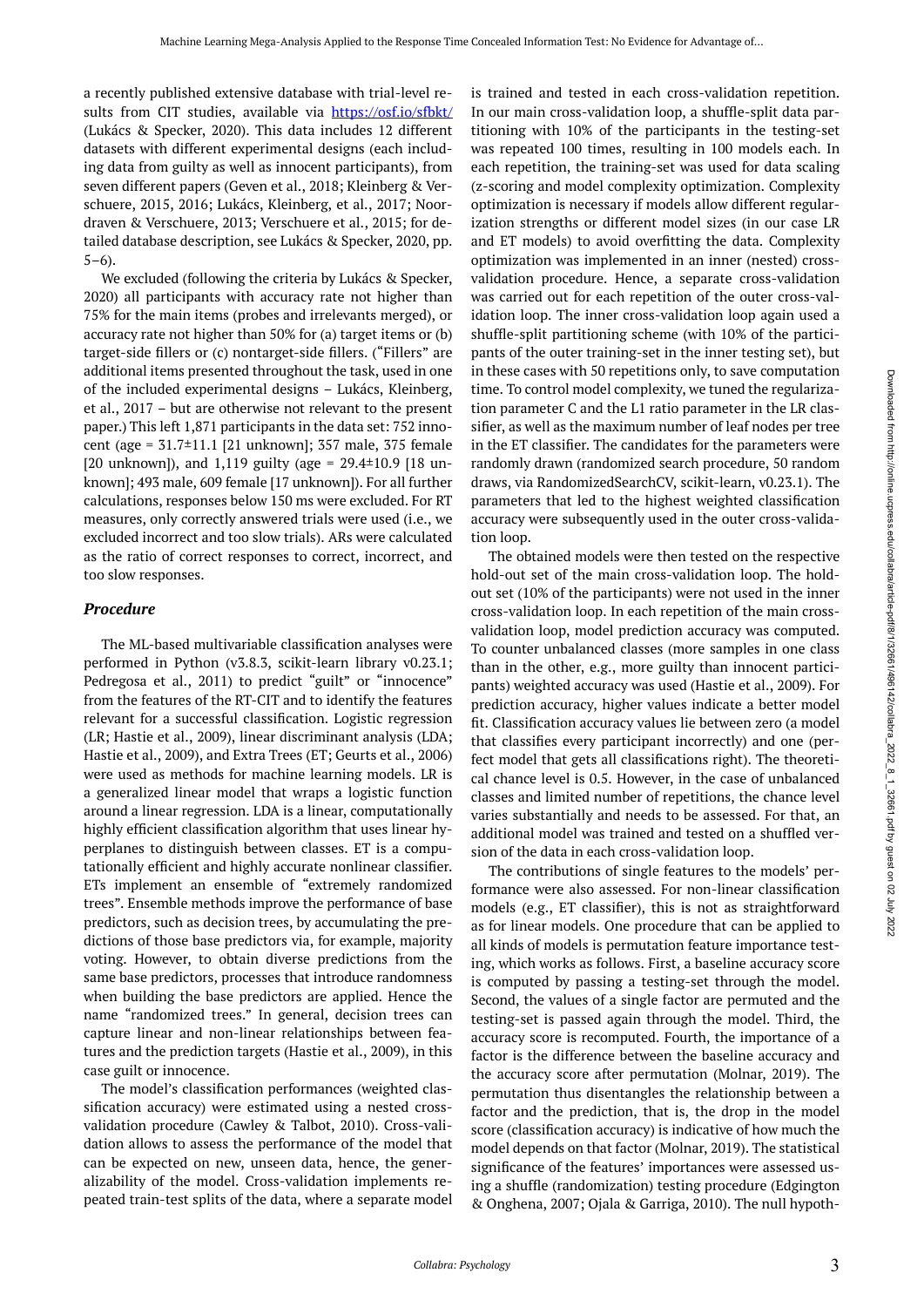esis was that there is no relationship between the features (independent variables) and the prediction target. Therefore, following the evaluation of the features' importances, the model was refitted using the same training-data, but with shuffled targets (to fulfill the null hypothesis) and the features' importances were assessed again. The shuffling was repeated 64 times in each main cross-validation loop (hence, 6,400 times in total). To reject the null hypothesis at 95% confidence, no more than 5% of the features' importances obtained with shuffle data should be more extreme than the features' importances obtained by the original data (Edgington & Onghena, 2007; Ojala & Garriga, 2010). This percentage of more extreme values is equivalent to the *p*  value that our results occurred under the null hypothesis. Subsequently, the obtained *p* values were Bonferroni-corrected for multiple comparisons. This whole analysis (computing the models and the importance of features) was carried out for each method and each feature set separately.

In Study 1, we ran five separate analyses with different sets of features (independent variables):

- 1. Baseline models with the conventional "probe-minus-irrelevant RT mean difference" predictor only.
- 2. Two features included in the models: Probe-minusirrelevant RT mean differences; probe-minus-irrelevant AR differences.
- 3. Five features included in the models: Probe-minusirrelevant RT mean differences; target-minus-irrelevant RT mean differences; probe RT mean; irrelevant RT mean; target RT mean.
- 4. Twelve features included in the models: Probe-minus-irrelevant RT mean differences; probe-minus-irrelevant AR differences; target-minus-irrelevant RT mean differences; target-minus-irrelevant AR differences; probe RT mean; irrelevant RT mean; target RT mean; probe AR; irrelevant AR; target AR; age; gender. (For this analysis, 39 participants with unknown age or gender were removed from the data for this analysis, leaving 1,832.)
- 5. Models with all six significant features of the  $4<sup>th</sup>$  models: Probe-minus-irrelevant RT mean differences; probe-minus-irrelevant AR differences; target-minus-irrelevant AR differences; probe RT mean; irrelevant RT mean; age. (Again, those with unknown age were removed from the data, leaving 1,832.)

In total we computed a total number of 1,500 analyses (100 repetition, 3 models, 5 sets of features) in Study 1.

**Model Comparison.** Having obtained the results (100 classification accuracy scores per method and set of features) of the 100 repetitions of the main (outer) cross-validation loop, the last step was to assess whether any of our four multi-factor models (2 - 5) performed better than the single-factor baseline (model 1). In our preregistration,

we specified a bootstrap procedure (Efron, 1992) and rankbased Bayes factors (BFs; Van Doorn et al., 2020) as statistical significance tests. However, this was a mistake: These tests are actually not applicable in this context (notwithstanding their widespread use in other papers, which are also erroneous), because the scores obtained in the ML procedure are based on the same underlying data, and therefore the assumption of independence is violated, and the comparisons would result in a very high Type I error rate (false positives). How to solve this problem is not straightforward, and no well-established procedure exists. It has been suggested to just report 95% confidence intervals (CIs) of the scores of each model (Mitchell, 2013) – which is what we preregistered for Study 2 (see below). This however provides no formal assessment of whether there is a statistically significant difference. One solution has been offered by Nadeau and Bengio (2003), which is a variance correction applied to Student's *t*-test. This yields a conservative *p* value (low chance of false positives, but relatively higher chance of false negative) that takes into account the reduced variability due to the choice of the training sets and the choice of the test sets. This Nadeau-Bengio correction has since been suggested by several other authors for machine learning procedures such as ours (Bouckaert & Frank, 2004; Witten et al., 2011).

We therefore report the means and 95% CIs of the scores for each model method and feature set, and, exploratorily, Nadeau-Bengio corrected *p* values for each comparison to the baseline. For completeness however, we do report the outcomes of the pre registered tests in an online Appendix (available via [https://osf.io/zhmb2/\)](https://osf.io/zhmb2/), although these are, as explained above, not to be relied on.

**Secondary analysis.** To demonstrate how the outcomes may differ in case of using single experimental designs, we repeat the exact same model preparation and analysis (1,500 analyses), but add, for each method and feature set, experimental design (datasets 1-12) as a factorial feature. This may show whether there are any predictive features specific to experimental designs, although such predictors would not necessarily be generalizable to other or new experiments or designs. For the rest of this paper, we denote this feature as *Experiment*, although, technically, some of the experimental designs were originally reported within as a single "experiment" (or "study") using two or three different RT-CIT designs (e.g., Verschuere et al., 2015; again, for details, see Lukács & Specker, 2020).

#### **Results**

All statistical results are reported in  $\text{Table 1}^1$  for the ML without Experiment as feature, and in [Table 2](#page-4-1) for the ML with Experiment as feature. None of the model comparisons yielded statistically significant results. The nominal gain using multiple features, as compared to baseline, was also

The achieved classification accuracies reported here may seem relatively low, but this is largely unrelated to our ML procedure (i.e., this is 1 simply the accuracy generally provided by the RT-CIT, see, e.g., table 2 in Lukács & Specker, 2020), and it is still superior to human judgments alone, which are generally around chance-level accuracy (e.g., Hartwig & Bond, 2011). Furthermore, recently developed improved RT-CIT designs can provide substantially higher accuracies (Lukács, Kleinberg, et al., 2017; Lukács & Ansorge, 2021; Wojciechowski & Lukács, 2022).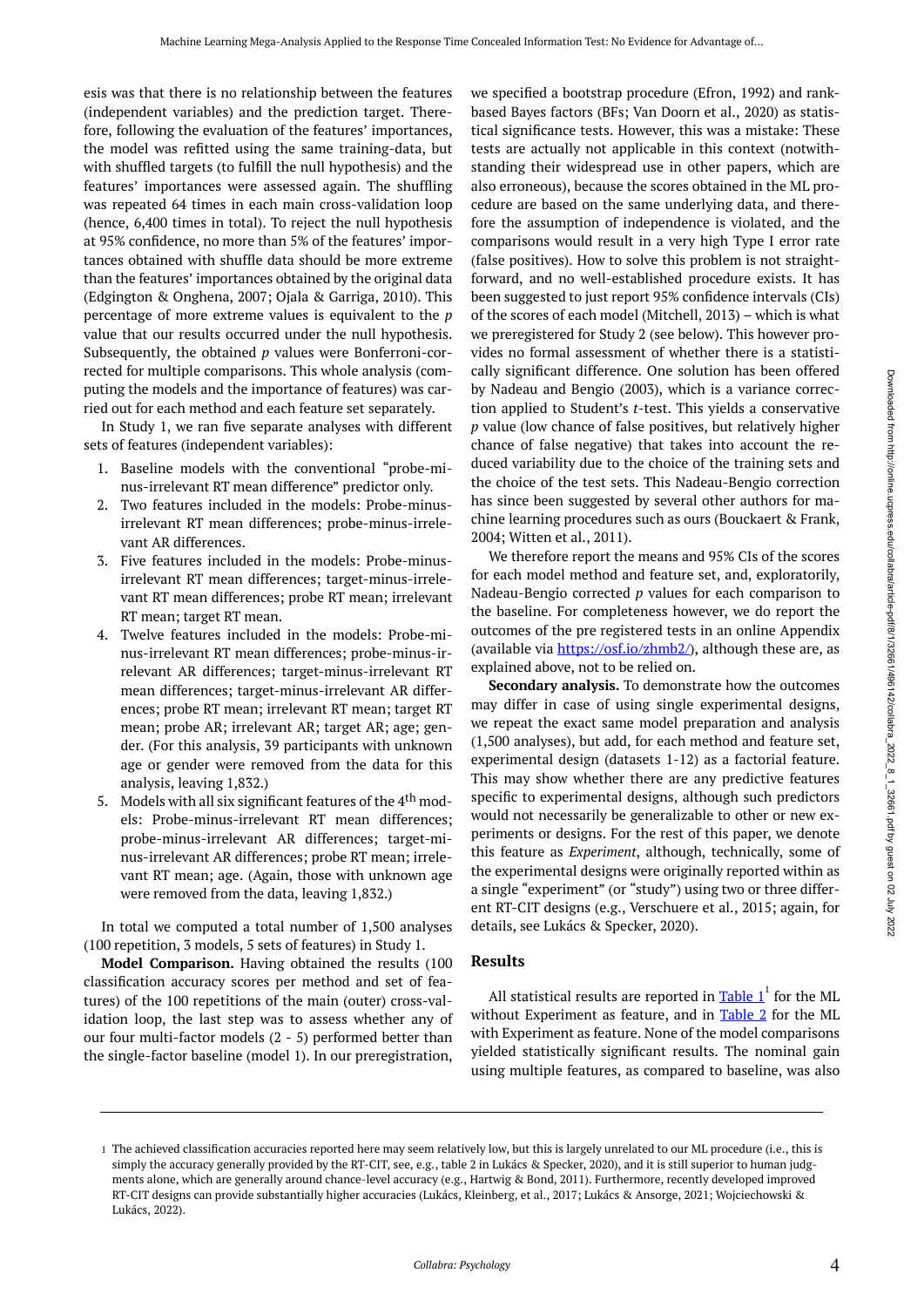#### <span id="page-4-0"></span>**Table 1. Model comparisons (without Experiment as feature)**

|                      | Mean | 95% CI       | $P_{N-B}$ |
|----------------------|------|--------------|-----------|
| LR baseline          | 69.9 | [69.3, 70.4] |           |
| LR 2 features        | 70.9 | [70.4, 71.5] | .457      |
| LR 5 features        | 70.2 | [69.6, 70.7] | .846      |
| LR 12 features       | 70.9 | [70.3, 71.6] | .500      |
| LR 6 sign. features  | 71.0 | [70.3, 71.6] | .470      |
| LDA baseline         | 67.9 | [67.3, 68.5] |           |
| LDA 2 features       | 69.3 | [68.6, 69.9] | .365      |
| LDA 5 features       | 68.0 | [67.4, 68.6] | .938      |
| LDA 12 features      | 68.3 | [67.7, 68.9] | .770      |
| LDA 6 sign. features | 69.1 | [68.5, 69.8] | .432      |
| ET baseline          | 69.2 | [68.6, 69.9] |           |
| ET 2 features        | 72.3 | [71.7, 72.9] | .056      |
| ET 5 features        | 69.1 | [68.5, 69.7] | .929      |
| ET 12 features       | 71.2 | [70.6, 71.9] | .211      |
| ET 6 sign. features  | 71.6 | [71.1, 72.2] | .113      |

*Note*. The means and 95% CIs are reported for each model. The Nadeau-Bengio-corrected *p* values ( $p_{N-B}$ ) refer to the comparison of the given multi-feature model to the baseline of the same ML method (LR, LDA, or ET). The baseline always refers to the model with the sole probe-irrelevant RT mean difference feature. The multi-feature models include the features described under Procedure, in the same order.

#### <span id="page-4-1"></span>**Table 2. Model comparisons with Experiment as feature**

|                              | Mean | 95% CI       | $P_{N-B}$ |
|------------------------------|------|--------------|-----------|
| LR baseline + Exp.           | 75.4 | [74.8, 76.0] |           |
| LR 2 features + Exp.         | 76.6 | [76.1, 77.2] | .402      |
| LR 5 features + Exp.         | 75.2 | [74.6, 75.9] | .919      |
| LR 12 features + Exp.        | 75.9 | [75.3, 76.5] | .740      |
| LR 6 sign. features $+$ Exp. | 76.0 | [75.4, 76.7] | .686      |
| LDA baseline + Exp.          | 72.4 | [71.7, 73.1] |           |
| LDA 2 features + Exp.        | 74.6 | [74.0, 75.1] | .181      |
| LDA 5 features + Exp.        | 73.7 | [73.2, 74.3] | .409      |
| LDA 12 features + Exp.       | 74.5 | [73.8, 75.2] | .230      |
| LDA 6 sign. features + Exp.  | 74.0 | [73.4, 74.7] | .349      |
| ET baseline (+ Exp.          | 74.1 | [73.4, 74.7] |           |
| ET 2 features + Exp.         | 75.4 | [74.8, 75.9] | .382      |
| ET 5 features + Exp.         | 74.1 | [73.6, 74.7] | .970      |
| ET 12 features + Exp.        | 75.6 | [75.0, 76.2] | .319      |
| ET 6 sign. features + Exp.   | 74.5 | [73.9, 75.1] | .799      |

*Note.* Similarly as in [Table 1,](#page-4-0) the means and 95% CIs are reported for each model. The Nadeau-Bengio-corrected *p* values ( $p_{N-B}$ ) refer to the comparison of the given multi-feature model to the baseline of the same ML method (LR, LDA, or ET). The baseline always refers to the model with the probe-irrelevant RT mean difference as the only feature apart from the Experiment factor. The multi-feature models include the features described under Procedure (in the same order), and the Experiment as feature.

fairly small in all cases. In the case of models without Experiment as a feature, the average gain was 1.1%, 95% CI [0.8, 1.4] (minimum: –1.5%, maximum: 3.1%). In the case of the models with Experiment as a feature, the average gain was practically the same, 1.1%, 95% CI [0.6, 1.5] (minimum: –0.2, maximum: 2.2). This means that our ML methods did not find any features that could substantially con-

tribute to better predictions either overall (generalizable to all included experiments, and hence likely to the RT-CIT in general), or specific to given experiments.

In every model, the probe-irrelevant RT mean difference was found as the most important contributor to correct predictions. Figures depicting the relative importance of each feature, in each model, can be found in the online Appen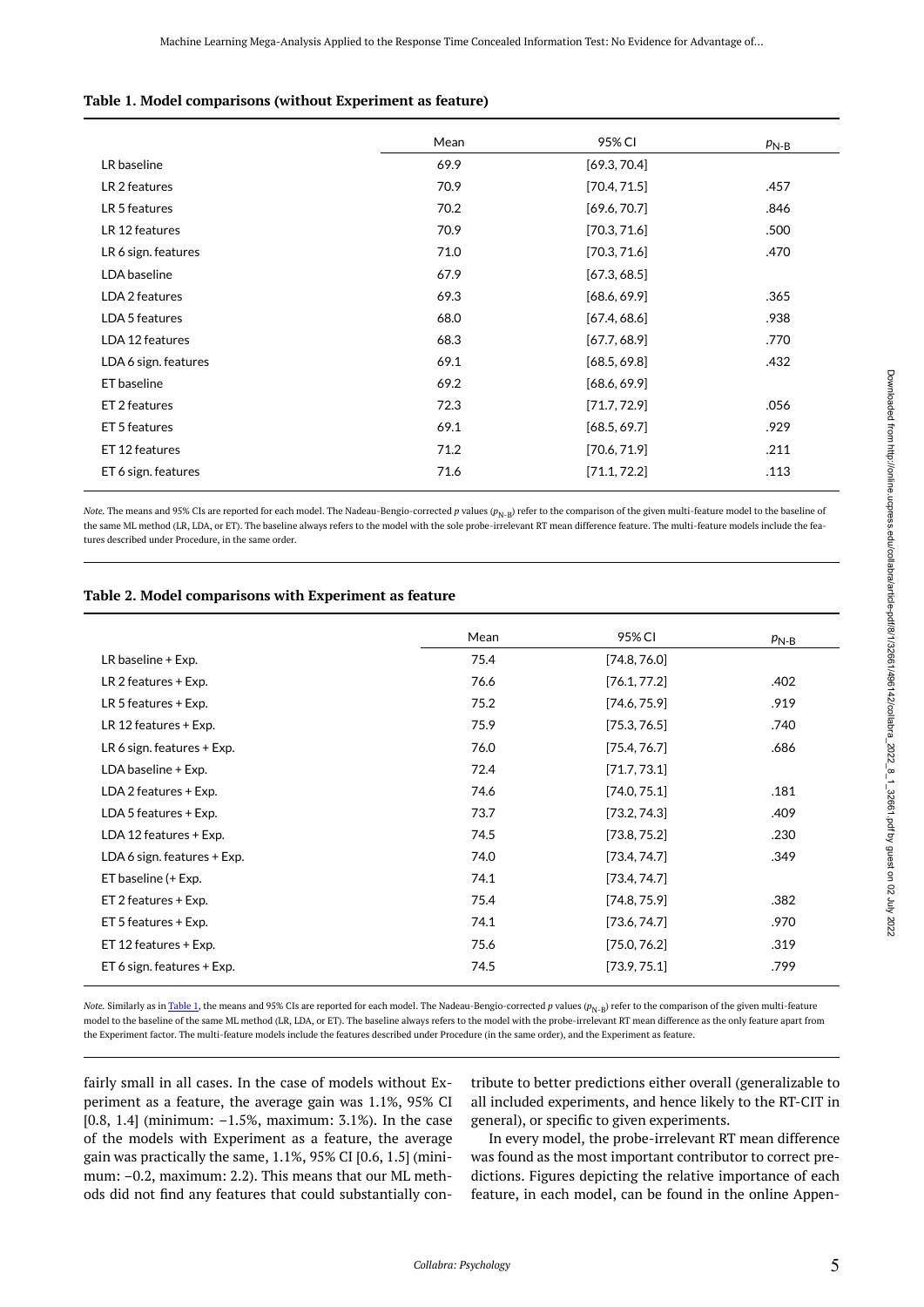dix.

#### **Study 2**

In Study 2, to empirically verify the theory-based "probeirrelevant RT difference" feature, we separately included all lower-level features (e.g., probe mean RT, probe ER, irrelevant RT, irrelevant ER, etc.), with the expectation that the ML too would find probe mean RT and irrelevant mean RT as the most important contributors, and that, once again, the model based on these lower-level features will not outperform the baseline of the plain probe-irrelevant RT difference predictor. Furthermore, here we also included *SD*s per item type as potentially beneficial additional features (Elaad & Ben-Shakhar, 1997; Hu et al., 2013; Noordraven & Verschuere, 2013).

#### **Method**

#### *Data*

The analysis was performed on the same data as in Study 1.

#### *Procedure*

The procedure was largely the same as in the previous analysis, except for the included features. Here, apart from the baseline (probe-minus-irrelevant RT mean difference), we created only one other model, including the following eleven features: probe RT mean; irrelevant RT mean; target RT mean; probe RT *SD*; irrelevant RT *SD*; target RT *SD*; probe AR; irrelevant AR; target AR; age; gender.

The ML analyses were again performed in Python (v3.9.2, scikit-learn library v0.23.2; Pedregosa et al., 2011). Here we only used LR and ET. Classification performances were again assessed using a nested cross-validation procedure. A shuffle-split scheme with 128 repetitions (20% of the participants in the testing-set, 80% in the training-set) was applied in the main (outer) cross-validation loop. In each repetition, the training-set was used for data scaling (minmax-scaling) and model complexity optimization. Model complexity optimization was carried out in a nested (inner) cross-validation procedure using a sequential bayesian optimization procedure in combination with a shuffle-split scheme (20% testing, 80% training, 64 repetition) to find the best complexity parameters (BayesSearchCV, scikit-optimize, v0.8.1, LR: C 1e-4 to 1e4, l1\_ratio 0.011 to 1, ET: min samples leaf 1 to 32 log-prior, max features 1 to total number of features). The complexity parameters that lead to the lowest squared error in the training-set were subsequently used along with the following constant parameters – LR: penalty=elasticnet, tol=1e-4, solver=saga, max\_iter=1e4, warmstart=True, and ET: n\_estimators=512, criterion=friedman\_mse – to train an LR and ET classifier model in the main cross-validation loop, respectively. The models were subsequently tested on the respective testingset of the main cross-validation loop. The testing-set was not used in the inner cross-validation loop. As in Study 1, to counter unbalanced classes (more samples in one class than in the other), weighted accuracy was used. The statistical analyses were the same as in Study 1.

**Model Comparison.** Same as in Study 1, here in Study 2 we report the means and 95% CIs of the scores for each model (Mitchell, 2013), and, exploratorily, Nadeau-Bengio corrected *p* values for each comparison to the baseline (Bouckaert & Frank, 2004; Nadeau & Bengio, 2003; Witten et al., 2011).

#### **Results**

For the LR modelling, the baseline mean score was 70.0%, 95% CI [69.7, 70.3], while the multi-feature model's mean score was 70.9%, 95% CI [70.5, 71.3], and the Nadeau-Bengio-corrected *p* value showed no statistically significant difference ( $p_{N-B}$  = .363). For the ET modelling, the baseline mean score was 70.0%, 95% CI [69.6, 70.4], while the multifeature model's mean score was 68.5%, 95% CI [68.1, 68.9], hence the latter actually gave nominally lower accuracy (but again with no statistically significant difference,  $p_{N-R}$  = .148).

The importance of each feature in achieving the given classification accuracies in the multi-feature models (70.9% for LR,  $68.5\%$  for ET) is shown in **[Figure 1](#page-6-0)** (the underlying data is available via <https://osf.io/zhmb2/>). In both models, the most important feature is the probe RT mean, and the second most important feature is the irrelevant RT mean. In the LR model in particular, where learning procedure is relatively straightforward, the contribution of the other variables is negligible: The ML no doubt found the probe-irrelevant RT difference as the main and only important feature combination. In the case of the ET model, whose learning procedure is more complex, other features contribute to some degree as well: However, as reflected in the nominally decreased classification accuracy, these serve more as confounds rather than beneficial contributors.

Lastly, following the suggestion of an anonymous reviewer, we exploratorily performed the same analysis using a Random Forest classifier (RF; Biau & Scornet, 2016; Breiman, 2001; Geurts et al., 2006; with the relevant parameters identical to those for ET). The RF is an ensemble method very similar to ET. While the ET is more computationally efficient, the RF may provide better results under certain conditions. However, in our experience, the difference in the obtained results is typically very small and even negligible. In the present case too, the RF led to no noteworthy improvement: The baseline mean score of RF was 68.3%, 95% CI [67.9, 68.8], while the multi-feature model's mean score was 69.0%, 95% CI [68.7, 69.4] (and the difference between the two scores was not statistically significant:  $p_{N-R} = .536$ ).

#### **General Discussion**

Considering all the potential information in the outcome of an individual RT-CIT might leave one perplexed at why, from all this data, it is only the probe-irrelevant RT mean difference that is used for diagnostics – and, in turn, it may be very tempting to try incorporating some additional characteristics. A well-established way to do this is via MLbased multivariable models and proper cross-validation (e.g., Kleinberg et al., 2018), as we did in the present study. However, we found no substantial diagnostic advantage of incorporating any of 15 additional variables as potential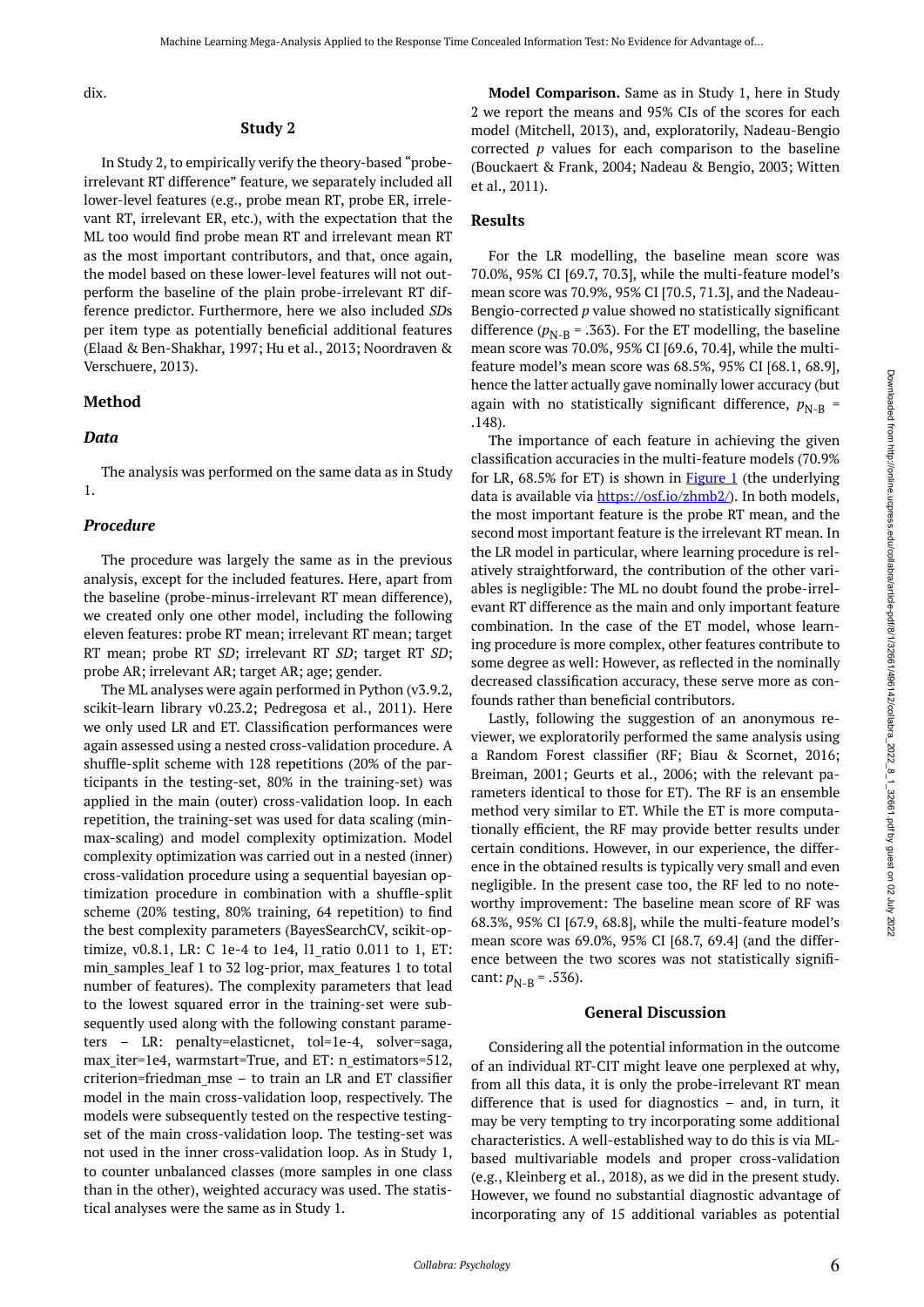<span id="page-6-0"></span>predictive features.

A part of the explanation is that the baseline probe-irrelevant RT difference predictor is already a fairly good predictor, generally speaking, and provides reasonable accuracies in almost all RT-CIT studies. Thereby, even if some other features are to a small degree predictive of guilt, they are simply dwarfed by the probe-irrelevant RT difference and are therefore redundant: Although their contribution to the model-based prediction may be significant in some cases, their benefit does not sufficiently outweigh the disadvantage of decreasing the contribution of the strongest predictor, the probe-irrelevant RT difference. Relatedly, there is some extent of correlation between probe-irrelevant RT differences and other variables that indicate guilt: For example, the (Pearson) correlation between probe-irrelevant RT differences and probe-irrelevant ER differences is .298, 95% CI [.243, .350]. Consequently, probe-irrelevant ER difference may predict guilt in many cases, but the probe-irrelevant RT difference also already predicts it in these cases (along with cases where the former does not). Therefore, the addition of probe-irrelevant ER differences is mostly redundant.

The ML approaches that we employed (LR, LDA, ET) are state-of-the-art and among the best established and most widely used binary classifiers, covering all essential feature interaction possibilities (e.g., Hastie et al., 2009). Therefore, it is unlikely that other ML methods on the same or similar variables would fare much better – rather, trying many more options could misleadingly indicate better results in some cases merely by chance (Cawley & Talbot, 2010): Even with a dataset as large as in the present study, the potential issues of multiple-testing and data dredging have to be kept in mind (Wicherts et al., 2016).

On the other hand, future ML research could incorporate other and more sophisticated data characteristics as features, such as those based on the modelling of individual trial-level data (e.g., De Boeck & Jeon, 2019). Cross-validating ML models built on the top of a large number of individual-level models, each built on raw data, would require extreme computational power – but it seems a worthwhile topic for exploration. The only study (Strahm, 2017) to our knowledge that so far explored such modelling, though presented an inspiring introduction and discussion of the topic, found no substantial improvement in diagnostic accuracy when using distribution models or explanatory process models, as compared to the conventional means and *SD*s (represented by the Gaussian model). Nonetheless, the study involved only a small sample  $(N = 94)$ , and, also, that specific dataset's very high baseline accuracy (97.7% for the Gaussian model) may have created a ceiling effect. However, whether or not diagnostic improvement can be achieved, modelling may still be interesting to help uncover the cognitive processes underlying the RT-CIT effect, which, in turn, may also have very practical uses: For example, Reich et al. (2018) suggested that drift diffusion models (Ratcliff, 2002) may help uncovering attempts at faking in the RT-CIT. Such analysis may however be hindered by that the RT-CIT results typically contain no or only very few incorrect responses for probes and controls (see supplementary figure at <https://osf.io/unhzx/> for the numbers of participants in our study per error RT count, per item type),



#### **Figure 1. Feature importance per model**

*Note*. The box plots per feature show the given feature's importance in the given model, calculated as the reduction in classification accuracy (ratio of correct classifications) in case the given feature's values are shuffled (see details in the Procedure section). To note, the chance level is 50%, and, therefore, a reduction of 17.8%, as in case of the Probe RT in the LR model, would almost completely obliterate the original classification accuracy (reducing it from 70.9% to 53.1%).

such that would be desirable for the process model. Future RT-CIT experiments could attempt to increase the proportion of error RTs by, for example, decreasing the time allowed for responding (which may force participants to respond faster and, thereby, more likely incorrectly) – this would be particularly interesting in view of speed-accuracy tradoff models (let alone the potential practical effects in terms of probe-irrelevant differences and related diagnostic accuracy; Lubczyk et al., 2022). However, the very contrary, removing or greatly lengthening the response time limit, may on the other hand allow better fitting for various process models (Strahm, 2017, p. 32). What is more, this latter option might even yield a larger number of error RTs too, if it may be the case that a substantial portion of the tooslow responses in case of a strict time limit, which effectively prevents executing these response at all, would be executed as incorrect responses in case of no or a very long time limit.

Finally, although neither statistically significant nor robust in magnitude, we did find nominal improvements up to 2-3% in some cases. It is possible that with more data available, this improvement can be proven statistically significant – especially if the data is from RT-CITs using similar task designs, in which case the relation between the variables may be more consistent. If so, the few percent im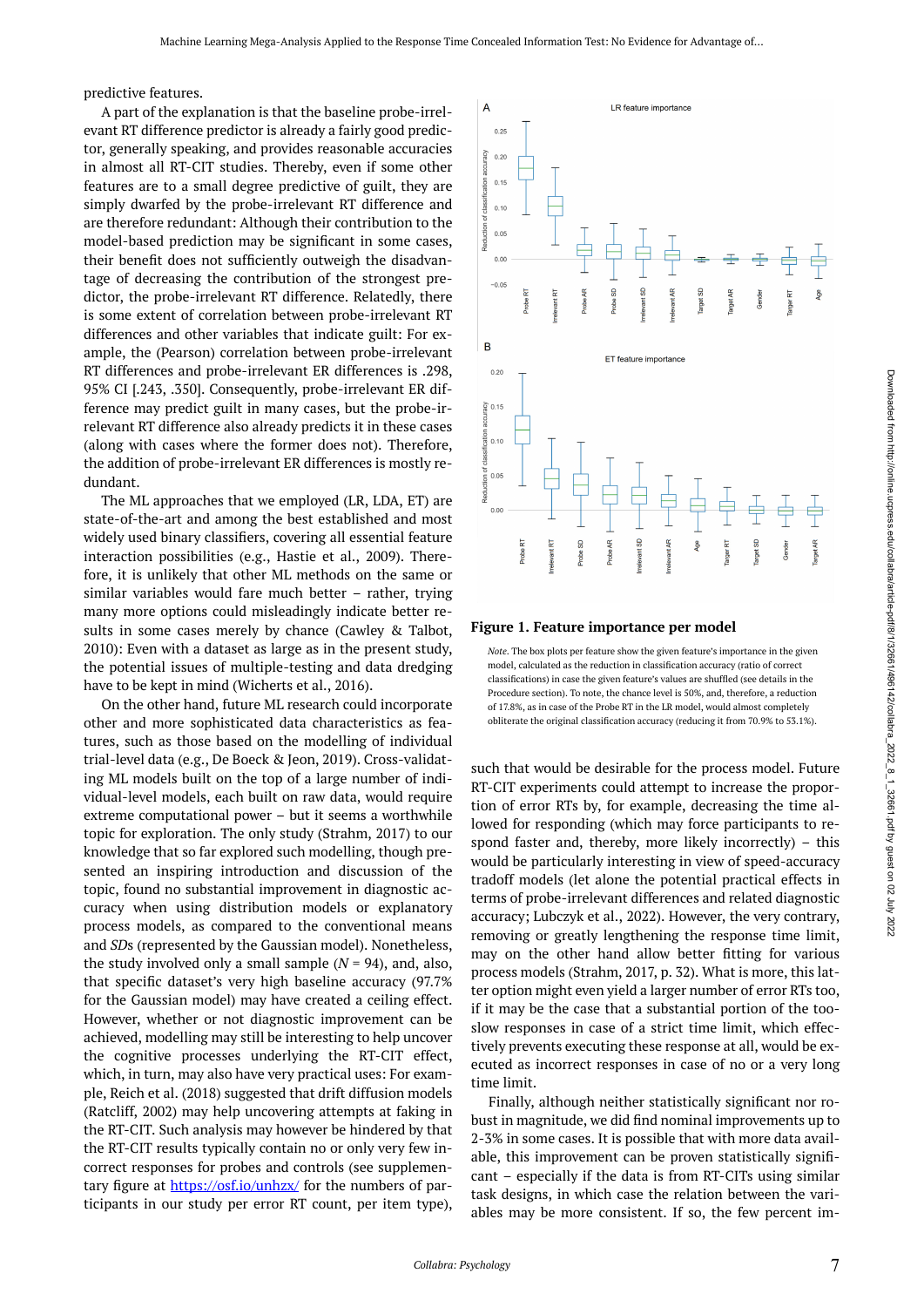provement could still be of practical use: If the RT-CIT is eventually applied widely in real life, a 3% improvement would essentially mean 3 more correct guilty or innocent classifications out of every 100 tests – where each classification may have important consequences in investigations or court cases.

Regardless of whether improvements are still possible in any of the ways described above, our findings show very strong support for the probe-irrelevant RT difference as the primary and by far the most robust predictor in the RT-CIT. Since the ML did not capture any of the other features as having substantial predictive power in the included 12 experiments, it is unlikely that any of them is of great interest as a predictor of guilt (i.e., probe recognition) on either practical or theoretical grounds that is generalizable to the RT-CIT.

# **Contributions**

Concept and data curation by GL, design and statistical analysis by DS and GL, manuscript by GL and DS.

## **Funding information**

Gáspár Lukács has been funded by the OeAW Post-Doc-Track Program and the JSPS Postdoctoral Fellowship for Research in Japan. These funding sources had no role or involvement related to this study.

# **Competing interests**

No competing interests exist.

# **Data accessibility statement**

All data, analysis scripts, supplementary material, and preregistrations are available via [https://osf.io/zhmb2/.](https://osf.io/zhmb2/)

Submitted: July 15, 2021 PST, Accepted: February 15, 2022 PST

Downloaded from http://online.ucpress.edu/collabra/article-pdf/81/122661/496142/collabra\_2022\_8\_1\_32661.pdf by guest on 02 July 2022 Downloaded from http://online.ucpress.edu/collabra/article-pdf/8/1/32/661/42/collabra\_2022\_8\_1\_32661.pdf by guest on 02 July 2022



This is an open-access article distributed under the terms of the Creative Commons Attribution 4.0 International License (CCBY-4.0). View this license's legal deed at http://creativecommons.org/licenses/by/4.0 and legal code at http://creativecommons.org/licenses/by/4.0/legalcode for more information.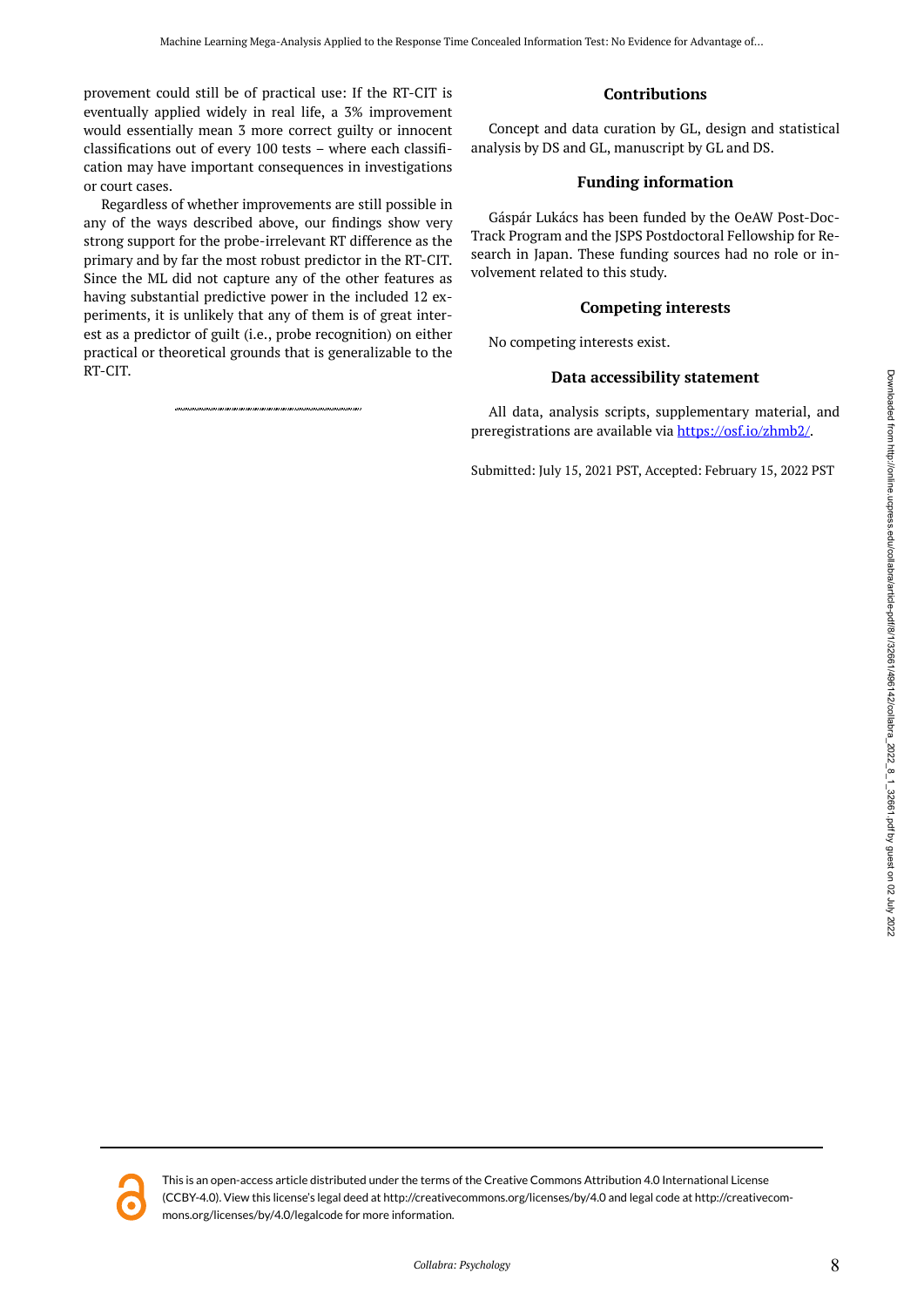# REFERENCES

- Bablani, A., Edla, D. R., Tripathi, D., & Kuppili, V. (2019). An efficient Concealed Information Test: EEG feature extraction and ensemble classification for lie identification. *Machine Vision and Applications*, *30*(5), 813–832. <https://doi.org/10.1007/s00138-018-0950-y>
- Benjamens, S., Dhunnoo, P., & Meskó, B. (2020). The state of artificial intelligence-based FDA-approved medical devices and algorithms: An online database. *Npj Digital Medicine*, *3*(1), 118. [https://doi.org/10.103](https://doi.org/10.1038/s41746-020-00324-0) [8/s41746-020-00324-0](https://doi.org/10.1038/s41746-020-00324-0)
- Biau, G., & Scornet, E. (2016). A random forest guided tour. *TEST*, *25*(2), 197–227. [https://doi.org/10.1007/s1](https://doi.org/10.1007/s11749-016-0481-7) [1749-016-0481-7](https://doi.org/10.1007/s11749-016-0481-7)
- Bouckaert, R. R., & Frank, E. (2004). Evaluating the Replicability of Significance Tests for Comparing Learning Algorithms. In H. Dai, R. Srikant, & C. Zhang (Eds.), *Advances in Knowledge Discovery and Data Mining* (pp. 3–12). Springer Berlin Heidelberg. [ht](https://doi.org/10.1007/978-3-540-24775-3_3) [tps://doi.org/10.1007/978-3-540-24775-3\\_3](https://doi.org/10.1007/978-3-540-24775-3_3)
- Breiman, L. (2001). Random Forests. *Machine Learning*, *45*(1), 5–32.<https://doi.org/10.1023/a:1010933404324>
- Carriquiry, A., Hofmann, H., Tai, X. H., & VanderPlas, S. (2019). Machine learning in forensic applications. *Significance*, *16*(2), 29–35. [https://doi.org/10.1111/j.17](https://doi.org/10.1111/j.1740-9713.2019.01252.x) [40-9713.2019.01252.x](https://doi.org/10.1111/j.1740-9713.2019.01252.x)
- Cawley, G. C., & Talbot, N. L. C. (2010). On over-fitting in model selection and subsequent selection bias in performance evaluation. *Journal of Machine Learning Research*, *11*(70), 2079–2107.
- Davatzikos, C., Ruparel, K., Fan, Y., Shen, D. G., Acharyya, M., Loughead, J. W., Gur, R. C., & Langleben, D. D. (2005). Classifying spatial patterns of brain activity with machine learning methods: Application to lie detection. *NeuroImage*, *28*(3), 663–668. [https://doi.org/10.1016/j.neuroimage.200](https://doi.org/10.1016/j.neuroimage.2005.08.009) [5.08.009](https://doi.org/10.1016/j.neuroimage.2005.08.009)
- De Boeck, P., & Jeon, M. (2019). An overview of models for response times and processes in cognitive tests. *Frontiers in Psychology*, *10*, 102. [https://doi.org/10.338](https://doi.org/10.3389/fpsyg.2019.00102) [9/fpsyg.2019.00102](https://doi.org/10.3389/fpsyg.2019.00102)
- DeMasi, O., Kording, K., & Recht, B. (2017). Meaningless comparisons lead to false optimism in medical machine learning. *PLOS ONE*, *12*(9), e0184604. [https://doi.org/10.1371/journal.pone.0184](https://doi.org/10.1371/journal.pone.0184604) [604](https://doi.org/10.1371/journal.pone.0184604)
- Deng, L., & Li, X. (2013). Machine Learning Paradigms for Speech Recognition: An Overview. *IEEE Transactions on Audio, Speech, and Language Processing*, *21*(5), 1060–1089. [https://doi.org/10.1109/](https://doi.org/10.1109/tasl.2013.2244083) [tasl.2013.2244083](https://doi.org/10.1109/tasl.2013.2244083)
- Derakhshan, A., Mikaeili, M., Gedeon, T., & Nasrabadi, A. M. (2020). Identifying the Optimal Features in Multimodal Deception Detection. *Multimodal Technologies and Interaction*, *4*(2), 25. [https://doi.org/](https://doi.org/10.3390/mti4020025) [10.3390/mti4020025](https://doi.org/10.3390/mti4020025)
- Dodia, S., Edla, D. R., Bablani, A., Ramesh, D., & Kuppili, V. (2019). An efficient EEG based deceit identification test using wavelet packet transform and linear discriminant analysis. *Journal of Neuroscience Methods*, *314*, 31–40. [https://doi.org/10.1016/j.jneum](https://doi.org/10.1016/j.jneumeth.2019.01.007) [eth.2019.01.007](https://doi.org/10.1016/j.jneumeth.2019.01.007)
- Edgington, E. S., & Onghena, P. (2007). *Randomization tests* (4th ed.). Chapman & Hall/CRC.
- Efron, B. (1992). Bootstrap methods: Another look at the jackknife. In S. Kotz & N. L. Johnson (Eds.), *Breakthroughs in Statistics* (pp. 569–593). Springer New York. [https://doi.org/10.1007/978-1-4612-438](https://doi.org/10.1007/978-1-4612-4380-9_41) [0-9\\_41](https://doi.org/10.1007/978-1-4612-4380-9_41)
- Elaad, E., & Ben-Shakhar, G. (1997). Effects of item repetitions and variations on the efficiency of the guilty knowledge test. *Psychophysiology*, *34*(5), 587–596. [https://doi.org/10.1111/j.1469-8986.1997.tb](https://doi.org/10.1111/j.1469-8986.1997.tb01745.x) [01745.x](https://doi.org/10.1111/j.1469-8986.1997.tb01745.x)
- Geurts, P., Ernst, D., & Wehenkel, L. (2006). Extremely randomized trees. *Machine Learning*, *63*(1), 3–42. [http](https://doi.org/10.1007/s10994-006-6226-1) [s://doi.org/10.1007/s10994-006-6226-1](https://doi.org/10.1007/s10994-006-6226-1)
- Geven, L. M., Ben-Shakhar, G., Kindt, M., & Verschuere, B. (2018). Memory-based deception detection: Extending the cognitive signature of lying from instructed to self-initiated cheating. *Topics in Cognitive Science*, *12*(2), 608–631. [https://doi.org/10.1](https://doi.org/10.1111/tops.12353) [111/tops.12353](https://doi.org/10.1111/tops.12353)
- Guyon, I., & Elisseeff, A. (2003). An introduction to variable and feature selection. *Journal of Machine Learning Research*, *3*, 1157–1182.
- Hartwig, M., & Bond, C. F. (2011). Why do lie-catchers fail? A lens model meta-analysis of human lie judgments. *Psychological Bulletin*, *137*(4), 643–659. [ht](https://doi.org/10.1037/a0023589) [tps://doi.org/10.1037/a0023589](https://doi.org/10.1037/a0023589)
- Hastie, T., Tibshirani, R., & Friedman, J. H. (2009). *The elements of statistical learning: Data mining, inference, and prediction* (2nd ed.). Springer.
- Hu, X., Evans, A., Wu, H., Lee, K., & Fu, G. (2013). An interfering dot-probe task facilitates the detection of mock crime memory in a reaction time (RT)-based concealed information test. *Acta Psychologica*, *142*(2), 278–285. [https://doi.org/10.1016/j.actpsy.2012.12.00](https://doi.org/10.1016/j.actpsy.2012.12.006) [6](https://doi.org/10.1016/j.actpsy.2012.12.006)
- Kleinberg, B., van der Toolen, Y., Vrij, A., Arntz, A., & Verschuere, B. (2018). Automated verbal credibility assessment of intentions: The model statement technique and predictive modeling. *Applied Cognitive Psychology*, *32*(3), 354–366. [https://doi.org/10.1002/ac](https://doi.org/10.1002/acp.3407) [p.3407](https://doi.org/10.1002/acp.3407)
- Kleinberg, B., & Verschuere, B. (2015). Memory detection 2.0: The first web-based memory detection test. *PLOS ONE*, *10*(4), e0118715. [https://doi.org/10.1](https://doi.org/10.1371/journal.pone.0118715) [371/journal.pone.0118715](https://doi.org/10.1371/journal.pone.0118715)
- Kleinberg, B., & Verschuere, B. (2016). The role of motivation to avoid detection in reaction time-based concealed information detection. *Journal of Applied Research in Memory and Cognition, 5(1), 43-51.* [http](https://doi.org/10.1037/h0101804) [s://doi.org/10.1037/h0101804](https://doi.org/10.1037/h0101804)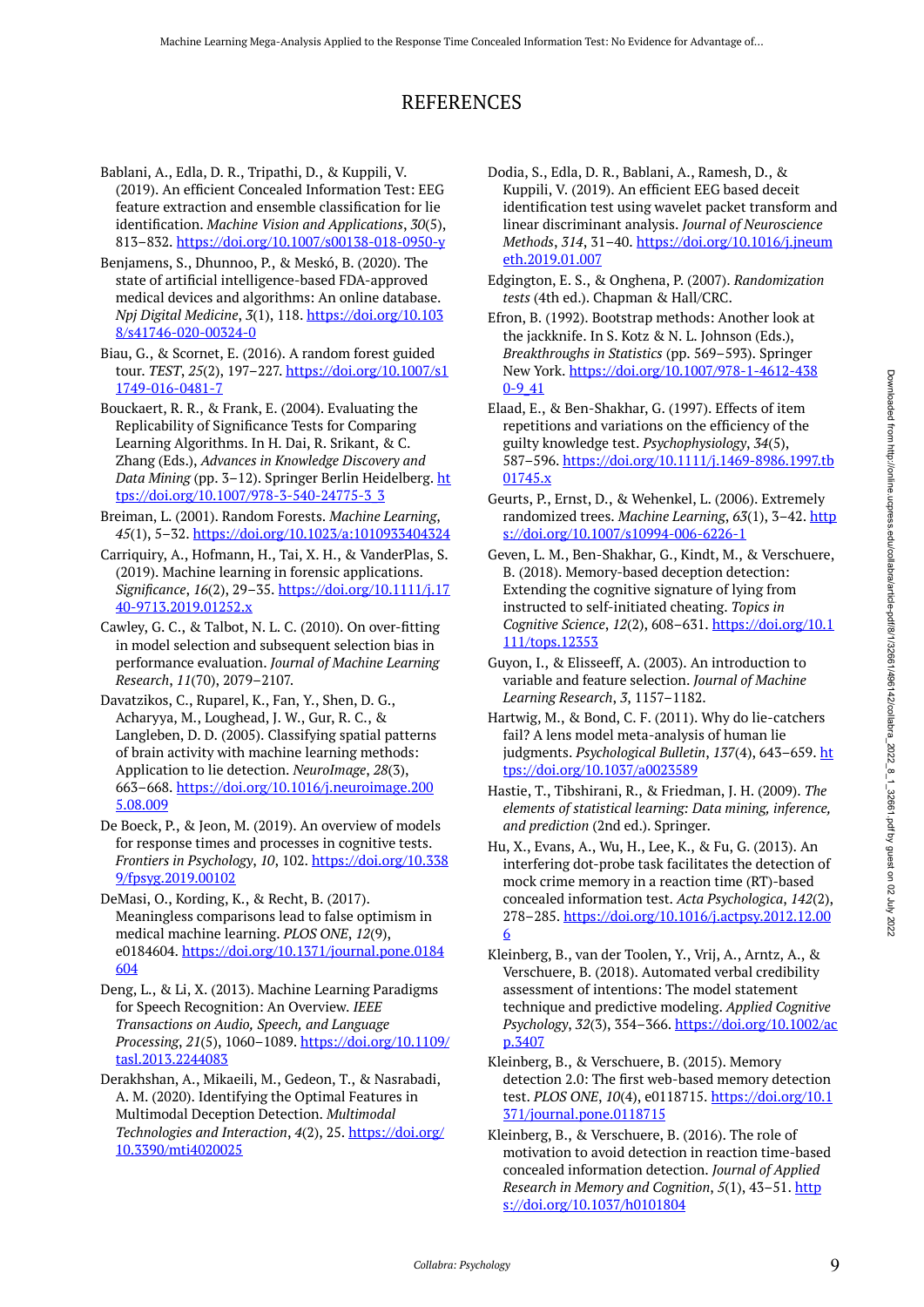Lemm, S., Blankertz, B., Dickhaus, T., & Müller, K.-R. (2011). Introduction to machine learning for brain imaging. *NeuroImage*, *56*(2), 387–399. [https://doi.org/](https://doi.org/10.1016/j.neuroimage.2010.11.004) [10.1016/j.neuroimage.2010.11.004](https://doi.org/10.1016/j.neuroimage.2010.11.004) 

López de Prado, M. M. (2018). *Advances in financial machine learning*. Wiley.

Lubczyk, T., Lukács, G., & Ansorge, U. (2022). Speed versus accuracy instructions in the response time concealed information test. *Cognitive Research: Principles and Implications*, *7*(1), 3. [https://doi.org/1](https://doi.org/10.1186/s41235-021-00352-8) [0.1186/s41235-021-00352-8](https://doi.org/10.1186/s41235-021-00352-8) 

Lukács, G., & Ansorge, U. (2021). The mechanism of filler items in the response time concealed information test. *Psychological Research*, *85*(7), 2808–2828. [https://doi.org/10.1007/s00426-020-0143](https://doi.org/10.1007/s00426-020-01432-y)  $2-y$ 

Lukács, G., Gula, B., Szegedi-Hallgató, E., & Csifcsák, G. (2017). Association-based Concealed Information Test: A novel reaction time-based deception detection method. *Journal of Applied Research in Memory and Cognition*, *6*(3), 283–294. [https://doi.org/](https://doi.org/10.1037/h0101811) [10.1037/h0101811](https://doi.org/10.1037/h0101811) 

Lukács, G., Kleinberg, B., & Verschuere, B. (2017). Familiarity-related fillers improve the validity of reaction time-based memory detection. *Journal of Applied Research in Memory and Cognition*, *6*(3), 295–305. [https://doi.org/10.1016/j.jarmac.2017.01.01](https://doi.org/10.1016/j.jarmac.2017.01.013) [3](https://doi.org/10.1016/j.jarmac.2017.01.013)

Lukács, G., & Specker, E. (2020). Dispersion matters: Diagnostics and control data computer simulation in Concealed Information Test studies. *PLOS ONE*, *15*(10), e0240259. [https://doi.org/10.1371/journal.pon](https://doi.org/10.1371/journal.pone.0240259) [e.0240259](https://doi.org/10.1371/journal.pone.0240259)

Matsuda, I., Ogawa, T., & Tsuneoka, M. (2019). Broadening the Use of the Concealed Information Test in the Field. *Frontiers in Psychiatry*, *10*, 24. [http](https://doi.org/10.3389/fpsyt.2019.00024) [s://doi.org/10.3389/fpsyt.2019.00024](https://doi.org/10.3389/fpsyt.2019.00024) 

Meijer, E. H., Verschuere, B., Gamer, M., Merckelbach, H., & Ben-Shakhar, G. (2016). Deception detection with behavioral, autonomic, and neural measures: Conceptual and methodological considerations that warrant modesty. *Psychophysiology*, *53*(5), 593–604. [ht](https://doi.org/10.1111/psyp.12609) [tps://doi.org/10.1111/psyp.12609](https://doi.org/10.1111/psyp.12609) 

Mitchell, T. M. (2013). *Machine learning* (Nachdr.). McGraw-Hill.

Molnar, C. (2019). *Interpretable machine learning. A guide for making black box models explainable*. [http](https://christophm.github.io/interpretable-ml-book/) [s://christophm.github.io/interpretable-ml-book/](https://christophm.github.io/interpretable-ml-book/) 

Nadeau, C., & Bengio, Y. (2003). Inference for the generalization error. *Machine Learning*, *52*(3), 239–281. <https://doi.org/10.1023/a:1024068626366>

Noordraven, E., & Verschuere, B. (2013). Predicting the sensitivity of the reaction time-based Concealed Information Test. *Applied Cognitive Psychology*, *27*(3), 328–335. <https://doi.org/10.1002/acp.2910>

Ojala, M., & Garriga, G. C. (2010). Permutation tests for studying classifier performance. *Journal of Machine Learning Research*, *11*(62), 1833–1863.

- Pedregosa, F., Varoquaux, G., Gramfort, A., Michel, V., Thirion, B., Grisel, O., Blondel, M., Prettenhofer, P., Weiss, R., Dubourg, V., Vanderplas, J., Passos, A., Cournapeau, D., Brucher, M., Perrot, M., & Duchesnay, É. (2011). Scikit-learn: Machine learning in Python. *Journal of Machine Learning Research*, *12*(85), 2825–2830.
- Ratcliff, R. (2002). A diffusion model account of response time and accuracy in a brightness discrimination task: Fitting real data and failing to fit fake but plausible data. *Psychonomic Bulletin & Review*, *9*(2), 278–291. [https://doi.org/10.3758/bf0319](https://doi.org/10.3758/bf03196283) [6283](https://doi.org/10.3758/bf03196283)
- Reich, L., Gula, B., & Alexandrowicz, R. W. (2018, September 27). *Detection of deception in a RT-CIT mock crime paradigm with the Drift Diffusion Mode*  [Conference presentation abstract]. 13th Alps-Adria Psychology Conference (AAPC18). [https://arts.units.i](https://arts.units.it/retrieve/handle/11368/2944232/271042/AA_2018_abstracts.pdf) [t/retrieve/handle/11368/2944232/271042/AA\\_2018\\_ab](https://arts.units.it/retrieve/handle/11368/2944232/271042/AA_2018_abstracts.pdf) [stracts.pdf](https://arts.units.it/retrieve/handle/11368/2944232/271042/AA_2018_abstracts.pdf)
- Riley, P. (2019). Three pitfalls to avoid in machine learning. *Nature*, *572*(7767), 27–29. [https://doi.org/1](https://doi.org/10.1038/d41586-019-02307-y) [0.1038/d41586-019-02307-y](https://doi.org/10.1038/d41586-019-02307-y)
- Strahm, S. (2017). *Reaction time models applied to the RT-CIT: Improvement in fit and classification accuracy through accounting for skewness and inclusion of descriptive parameters*. [https://www.researchgate.net/](https://www.researchgate.net/publication/322250401) [publication/322250401](https://www.researchgate.net/publication/322250401)
- Suchotzki, K., Verschuere, B., Van Bockstaele, B., Ben-Shakhar, G., & Crombez, G. (2017). Lying takes time: A meta-analysis on reaction time measures of deception. *Psychological Bulletin*, *143*(4), 428–453. [htt](https://doi.org/10.1037/bul0000087) [ps://doi.org/10.1037/bul0000087](https://doi.org/10.1037/bul0000087)
- Theodoridis, S., & Koutroumbas, K. (2009). *Pattern recognition* (4th ed.). Elsevier Acad. Press.
- Van den Akker, O., Weston, S. J., Campbell, L., Chopik, W. J., Damian, R. I., Davis-Kean, P., Hall, A. N., Kosie, J. E., Kruse, E. T., Olsen, J., Ritchie, S. J., Valentine, K. D., van 't Veer, A. E., & Bakker, M. (2019). *Preregistration of secondary data analysis: A template and tutorial*.<https://doi.org/10.31234/osf.io/hvfmr>
- Van Doorn, J., Ly, A., Marsman, M., & Wagenmakers, E.- J. (2020). Bayesian rank-based hypothesis testing for the rank sum test, the signed rank test, and Spearman's ρ. *Journal of Applied Statistics*, *47*(16), 2984–3006. [https://doi.org/10.1080/02664763.2019.1](https://doi.org/10.1080/02664763.2019.1709053) [709053](https://doi.org/10.1080/02664763.2019.1709053)
- Verschuere, B., Kleinberg, B., & Theocharidou, K. (2015). RT-based memory detection: Item saliency effects in the single-probe and the multiple-probe protocol. *Journal of Applied Research in Memory and Cognition*, *4*(1), 59–65. [https://doi.org/10.1016/j.jarma](https://doi.org/10.1016/j.jarmac.2015.01.001) [c.2015.01.001](https://doi.org/10.1016/j.jarmac.2015.01.001)
- Wicherts, J. M., Veldkamp, C. L. S., Augusteijn, H. E. M., Bakker, M., van Aert, R. C. M., & van Assen, M. A. L. M. (2016). Degrees of freedom in planning, running, analyzing, and reporting psychological studies: A checklist to avoid p-hacking. *Frontiers in Psychology*, *7*. <https://doi.org/10.3389/fpsyg.2016.01832>
- Witten, I. H., Frank, E., & Hall, M. A. (2011). *Data mining: Practical machine learning tools and techniques*  (3rd ed.). Morgan Kaufmann.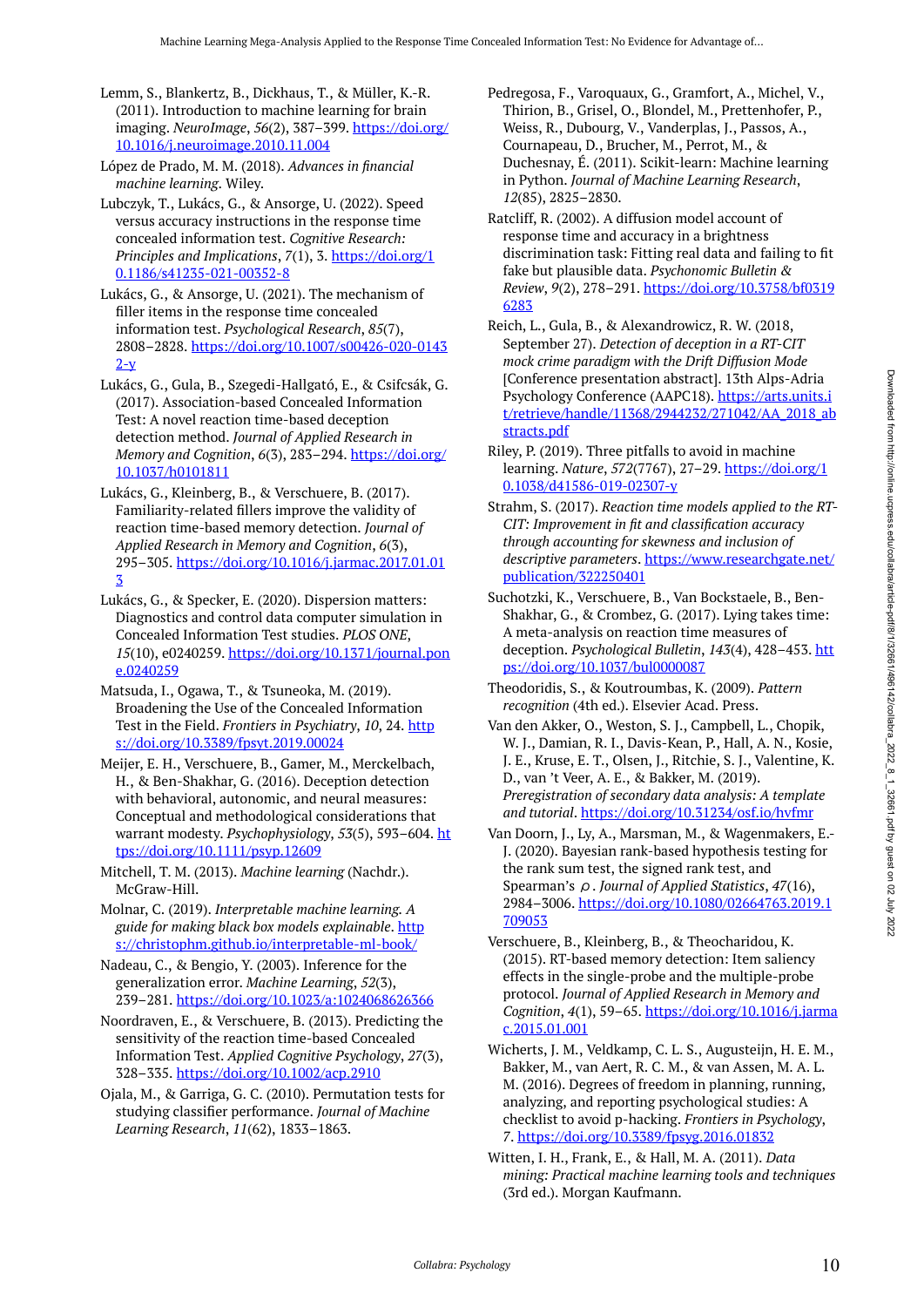Wojciechowski, J., & Lukács, G. (2022). Importance - related fillers improve the classification accuracy of the response time concealed information test in a crime scenario. *Legal and Criminological Psychology*, *27*(1), 82–100. [https://doi.org/10.1111/lcr](https://doi.org/10.1111/lcrp.12198) [p.12198](https://doi.org/10.1111/lcrp.12198)